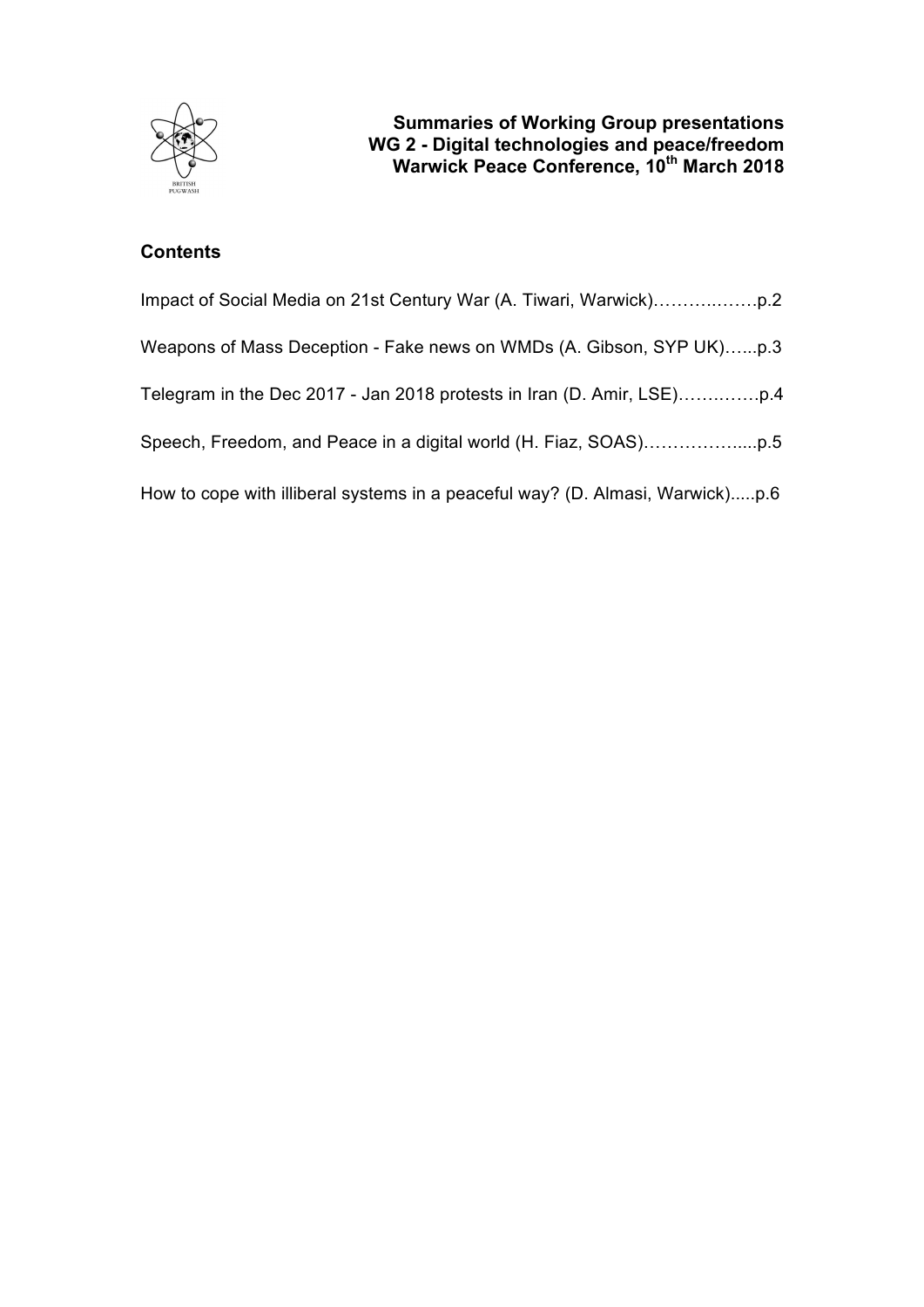### **Presentation 1: Impact of Social Media on 21st Century War Ananya Tiwari, University of Warwick**

The exploitation of social media is a powerful propaganda tool and its use is shifting the balance of power from the nation state to its people. However, in the attempts to control and minimise the negative impacts, governments are beginning to shift towards a mass-surveillance state.

Since this is a large topic, this presentation focused primarily on terrorism, concluding with the future of counter-terrorism strategies and our movement towards a mass-surveillance state.

Firstly, terrorist organisations seem to have created specific recruitment strategies for optimal radicalisation. These can be simplified into three strategies: narrowcasting, virtual interactivity and lone wolf acts. Narrowcasting is the dissemination of information to a narrow audience. Terrorists on one side of the screen target specific subpopulations based on demographic and geographic basis. Online terrorists use social media to communicate, seduce, radicalise and instruct future operatives by virtually interacting with their audience and creating a strong personal bond. Lastly, lone wolves: individuals who are not members of any terrorist organisation but commit acts of terrorism alone. However, just like in the wild, these lone wolves are being trained by their virtual packs and are infected and then activated with radical ideologies. Propaganda also occurs after acts of terrorisms occur in the form of justifications, to spread fear. The first instance Twitter was used to take responsibility for an attack was  $21<sup>st</sup>$  Sept 2013 at the Westgate Shopping Mall hostage situation in Nairobi by a Somali- based terrorist group, al-Shabaab. Over 70% of their tweets during the attack were propaganda, based on justifications, aimed at the Kenyan public.

There are many counterstrategies that are currently being debated and implemented by the governments and anti-terrorist organisations. In the aftermath of the 9/11, the US government created the terrorist surveillance programme, initially to intercept communications linked to al-Qaeda. Slowly, however, instead of just focusing on criminals, governments first turned their attentions to racially profile Arab and Muslim nationals, and now increasingly everyone else. In this debate about privacy and security, concerns are often met with the argument, 'if you have nothing to hide, you have nothing to fear'. The reasoning to utilise the data available is understandable and motivation to stop radicalised individuals is noble, but one must question: who should have the power to decide the line between right and wrong? Freedom of expression and the press in Turkey has been seriously undermined in the last few years with people sentenced to prison for simply criticizing the government. Ananya argued that if we allow our personal freedom to be limited, the terrorists are winning in creating a state of oppression and fear. Terrorism is a complicated problem, heightened by our interconnectivity, and it does not have a simple solution. We need to take advantage of the potential of technology and social media outlets to create overpowering narratives, strengthen our international cooperation and better apply our present laws instead of new and stricter ones that undermine our freedom.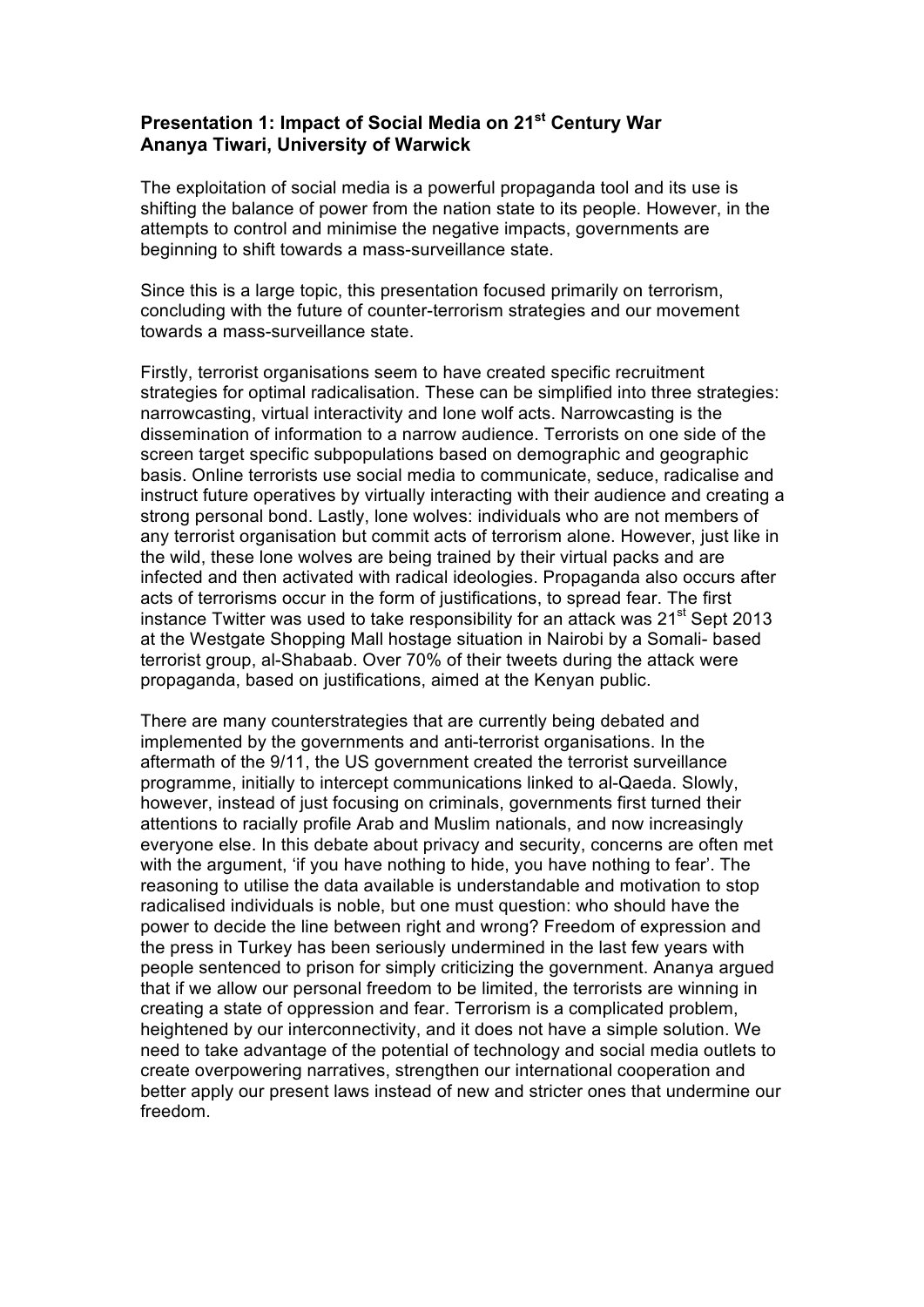#### **Presentation 2: Weapons of Mass Deception - Expert responses to fake news on WMD, Andrew Gibson, British Pugwash**

This presentation considered examples of so-called 'fake news' about Weapons of Mass Destruction (WMDs), the potential dangers of erroneous stories on this topic spreading, and how experts, such as senior Pugwashites, might respond to fake news. It was based on a small research project Andrew conducted in 2017, in which leading experts were surveyed on this topic.

Following Allcott and Gentzkow (2017), fake news can be defined as 'news articles that are intentionally and verifiably false, and could mislead readers'. This issue has received significant academic attention following the 2016 US presidential election, which saw many stories that could fit the above definition of fake news reaching audiences of millions on the social media platform Facebook.

Andrew surveyed around 20 interested individuals, such as weapons experts, former diplomats and academics, for examples of fake news in their specialist area. One example, provided by Hans Kristensen (Federation of American Scientists), was of a story carried by RT that included false information that US tactical nuclear weapons in Turkey had been moved to Romania. Hans stated that Russian news media approached him for comment on the story but withdrew their approach when they realised he intended to refute the story. Another respondent relayed an interesting example of fake news, which involved an author on the website Veterans Today repeatedly claiming that Israel used a nuclear weapon in Yemen, using video footage purporting to be from the alleged incident and various 'scientific' claims to back up his case. It is worth noting that Veterans Today has repeatedly been accused of being a conspiracy theory website and blatantly anti-Semitic (claims Andrew supports).

Respondents were asked the extent to which fake news matters. The majority sentiment was that an informed population, particularly in a democracy like the UK, helps produce the best policy decisions. One respondent also noted that "in a crisis, when adrenaline is high and news reports are few and far between, fake news reports could have significant implications, such as miscalculation or distraction." Andrew gave a number of examples supporting the latter assessment, such as a story of the defence minister of Pakistan using Twitter to threaten Israel in response to a fake news story.

On how experts should respond to fake news, there were mixed views. A number of respondents felt that experts should actively and publicly 'factcheck' and challenge fake news stories. Another felt they should systematically create resources to provide verifiable facts (such as websites/databases rather than ad hoc responses). Another called for a 'factchecking think tank or organisation that is committed to providing a balanced perspective'. Overall, there was little appetite for government regulation but there was support for online content providers to delist / deprioritise fake news stories and develop appropriate codes of conduct.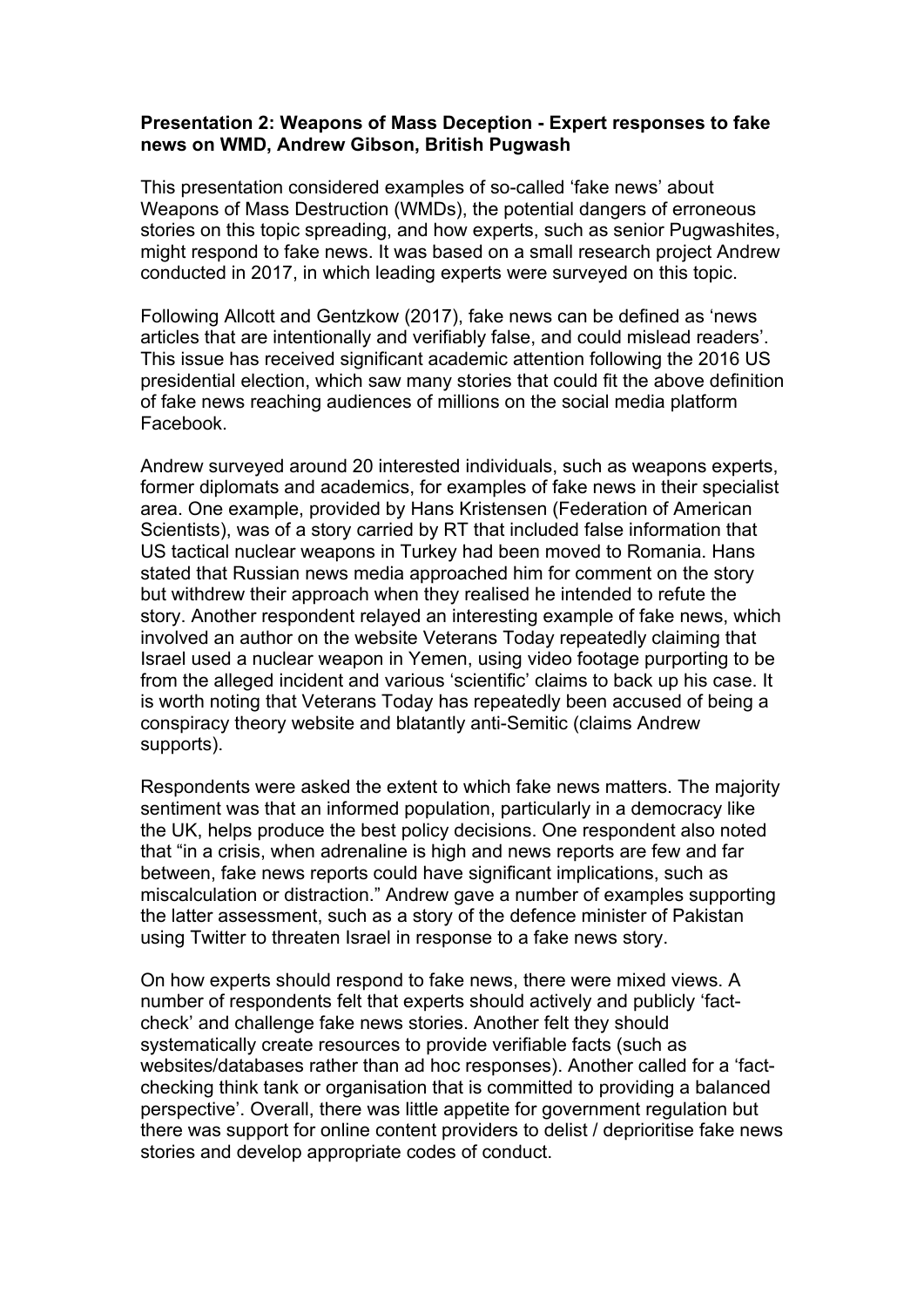## **Presentation 3 - Telegram in the Dec 2017 - Jan 2018 Protests in Iran Daniel Amir, LSE**

When Daniel first sent in an abstract to apply to give this talk, the protests in Iran that spanned the week of the 28th December to the 4th of January had only just ended. From the Baluch south-east to the Azeri North West and the Arabicspeaking regions of Khuzestan on the borders of Iraq, people wanted a couple things expressed fairly succinctly: the end of corruption, high prices, the theocratic Islamic Republic. Within this, as in the case of many social movements, were nested a range of demands for specific groups including minorities and women, whose voices gradually rose up in the mix during and after the period of protests.

Telegram channels acted as meeting places for like-minded people in the first place to organise events. Channels would publish a list late every night of meeting places for the protests of the next day, with many also taking their own initiative and conducting local patrols of these busy areas to alert others to danger. One of the recurrent themes in social movements is the idea of feasibility or, the fact that the likelihood of a movement's success encourages people to participate. What better incentive can there be for this in an autocratic regime that is violent and repressive than seeing the sheer breadth of protests geographically? This also allowed the fast delivery of new chants, allowing memes and slogans to metastasise and give the impression of a unified movement across linguistic and geographical barriers. Telegram channels became a one-stop shop for organising, sharing, shaping, protests and all the news about them and their development and policy concerning them.

The physical presence on the street may have petered out after the first week of January, but two important things need to be said about the aftermath of the protests on Telegram. Crucially, anti-regime channels remained part of online communities even after the protests had stopped. Here you had (and still have) a full anti-regime digital infrastructure that is hard to reach, broader than ever, and active in preserving the memory of the protests and continuing their messages even as life 'as usual' goes on.

During the 2009 protests that saw millions marching against the regime in a similar vein, Facebook was extremely important for mobilisation, and during the late 1970s in the build-up to the overthrow of Iran's Shah and the foundation of the Islamic republic, we saw cassettes with speeches by Ruhollah Khomeini, the future republic's primary ideologue. So what's new with Telegram?

The first is to say that Iran's usage of new technological media for protesting ties into a long history of this happening: as these technologies involve and are clamped down on by regimes, they become renewed stakes in people's stealthy struggles for freedom in the country. Technology in these cases not only makes change and protesting more possible, it renews and refreshes a sense of what is at stake. But why not also look outwards, on a transnational level, to see encrypted messaging technologies as long-term proactive tools for securing human rights and means for solidarity?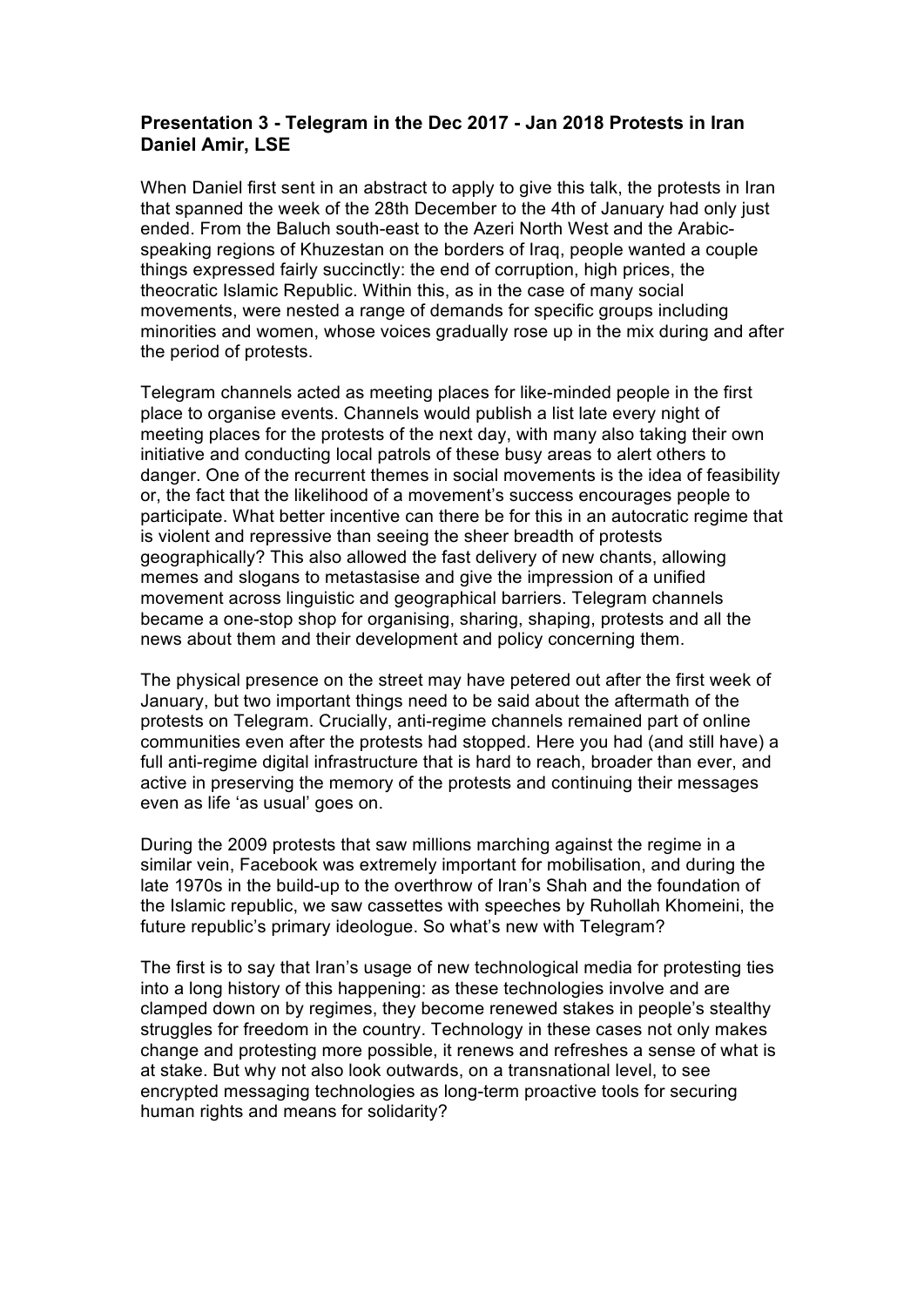## **Presentation 4 - Speech, Freedom, and Peace in a Digital World Hassan Fiaz, SOAS**

This presentation focussed on the changing and tentative role of technology and digital media in the context of free speech and censorship, and its relation to the securement and proliferation of peace in society. An overarching premise was put forward as the position that free, fair, and open speech is an essential component of public discourse and democratic participation, and by extension the long-term stability of peaceful societies.

An account of the great optimism that was generated during the internet's early formation in its seemingly unprecedented potential to build bridges of communication and understanding across and within societies, was contrasted with current fears and concerns associated with the online world, including fake news, echo chambers, internet radicalisation, and the threats they pose to peace and democracy. The presentation challenged this shift in mainstream narrative and public perception, regarding it vital to maintain a sense of perspective whilst avoiding knee-jerk reactions rooted in both well-intentioned concern and dubious attempts to consolidate power.

Attempts by tech-firms and governments to regulate the internet and dictate 'acceptable' means of communication were juxtaposed with the 'Streisand effect', through which censored online material takes on an illicit appeal, going on to be viewed considerably more than would originally have been the case. The counter-intuitive dangers of ideological censorship were also framed as emboldening authoritarianism, pushing already fringe ideas to extremities, encouraging partisanship, and fundamentally diminishing the authenticity of public debate and discourse. A threat to the free speech of one section of the political spectrum was referred to as a threat to all sections of the political spectrum. It was thus posited that a *free and open marketplace of ideas*, in which the digital world has a valuable role to play, offers the most effective means of legitimately challenging ideas we deem harmful to society, making it necessary to acknowledge that the process of truth-seeking and ideological development inherently comprises risk of offence.

In terms of policy recommendations, the presentation proposed that governments should seek to *constitutionally* protect online speech from future encroachments, whilst offering greater clarity on what can legitimately and reasonably be deemed as unlawful speech. It was also noted that as certain online platforms such as Google have now become so powerful and pervasive to the extent that they in many ways effectively constitute the internet itself, there is the possibility of viewing them in the same legal light as a public utility. This would enable and justify legislation curtailing their ability to selectively censor and restrict content which doesn't violate a reasonable code of conduct.

In closing, it was noted that in developed societies where smartphones are ubiquitous and most of our work, and indeed often our leisure time is spent online, it's easy to forget that humanity's relationship with digital technology is still in fact formative and immature, and it will inevitably be a gradual and sometimes uncomfortable journey as we try to navigate our way around the evolving challenges that are brought about by increased connectivity and access to information.